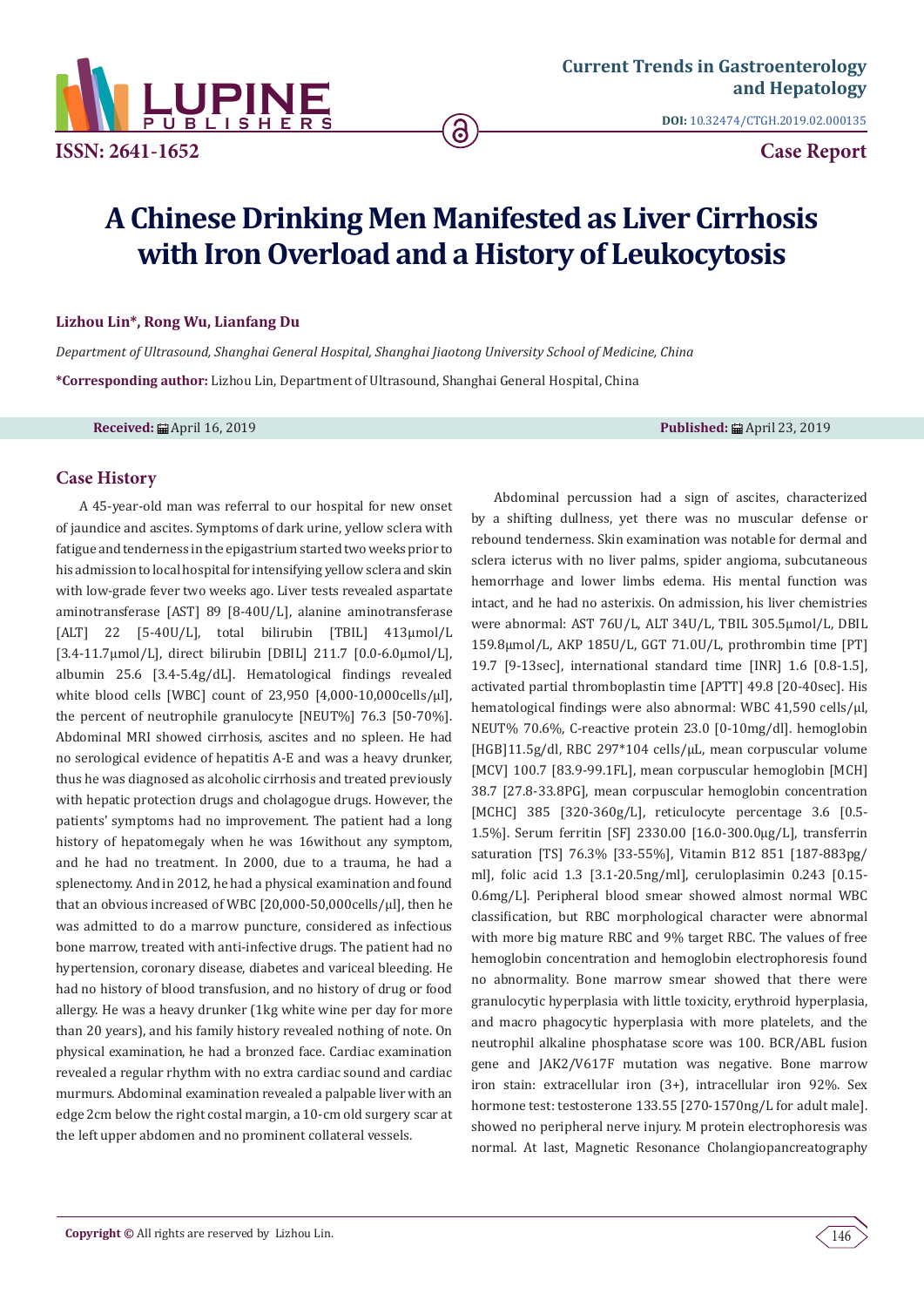(MRCP) performed on admission revealed a liver cirrhosis, portal hypertension, ascites, post splenectomy and a significant diffuse

decrease of the signal in the liver, heart and pancreas. (Figure 1 & 2), which indicated hemochromatosis.



**Figure 1:** Magnetic Resonance Cholangiopancreatography (MRCP) findings on admission (as showed red arrows) revealed a liver cirrhosis, portal hypertension, ascites, post splenectomy and a significant diffuse decrease of the signal in the liver and pancreas.



**Figure 2:** Hematoxylin and eosin image shows pseudolobule formation and normal lobular destroyed with brown particles seen in cytoplasma of hepatocytes. Scattered lymphocytes and plasmocytes were presented in fibrous interstitial without obvious pigmentation; C. Iron stain images shows strong positive reaction in cytoplasma of hepatocytes.

### **Pathological Findings**

A liver biopsy was done after coagulation function improvement. It showed pseudolobule formation and normal lobular destroyed with brown particles seen in cytoplasma of hepatocytes and bile plugs seen in some of bile canaliculi. Scattered lymphocytes and plasmocytes were presented in fiberous interstitial without obvious pigmentation. Iron stain showed strong positive reaction in cytoplasma of hepatocytes and teticular fiber stain showed obvious hyperplasia (Figure 2).

## **Differential Diagnosis**

Since there was no evidence of viral hepatitis, which was the most common cause of cirrhosis, and a solid evidence of high alcohol consumption, the initial diagnosis was most likely to be decompensated alcoholic cirrhosis combined with postsplenectomy leukocytosis, chronic myelogenous leukemia [CML] or spontaneous peritonitis [SBP]. A repeated bone marrow puncture and a peripheral blood smear were done to classify the possibility of more

than one-year history of leukocytosis, which exclude the possible diagnosis of CML in view of no primitive cells in blood and bone marrow and negative BCR/ABL fusion gene and JAK2 mutation. No signs of peritoneal irritation and no fall in WBC after antibacterial therapy did not support SBP. The POEMS syndrome [refer to polyneuropathy, prganomegaly, endocrinopathy, M protein, and skin changes] was a consideration in view of skin pigmentation, ascites, hepatomegaly, decreased androgen and thrombocytosis [1]. However, M protein electrophoresis showed no abnormal band and electromyography showed no peripheral nerve injury, which were the two major criteria of POEMS. Other possible causes of cirrhosis should be considered. As mentioned earlier, the patient had no history of medication use ahead of onset, no evidence of extrahepatic cholestasis and blocked flow of hepatic vein. In order to exclude liver cirrhosis caused by metabolic disturbance, SF, TS and ceruloplasimin was tested. We were surprised to find that SF was far more than 1000μg/L and TS was more than 45%, and MRCP revealed iron deposit in liver, heart and pancreases, which indicated hemochromatosis. Liver biopsy showed a characteristic

 $14'$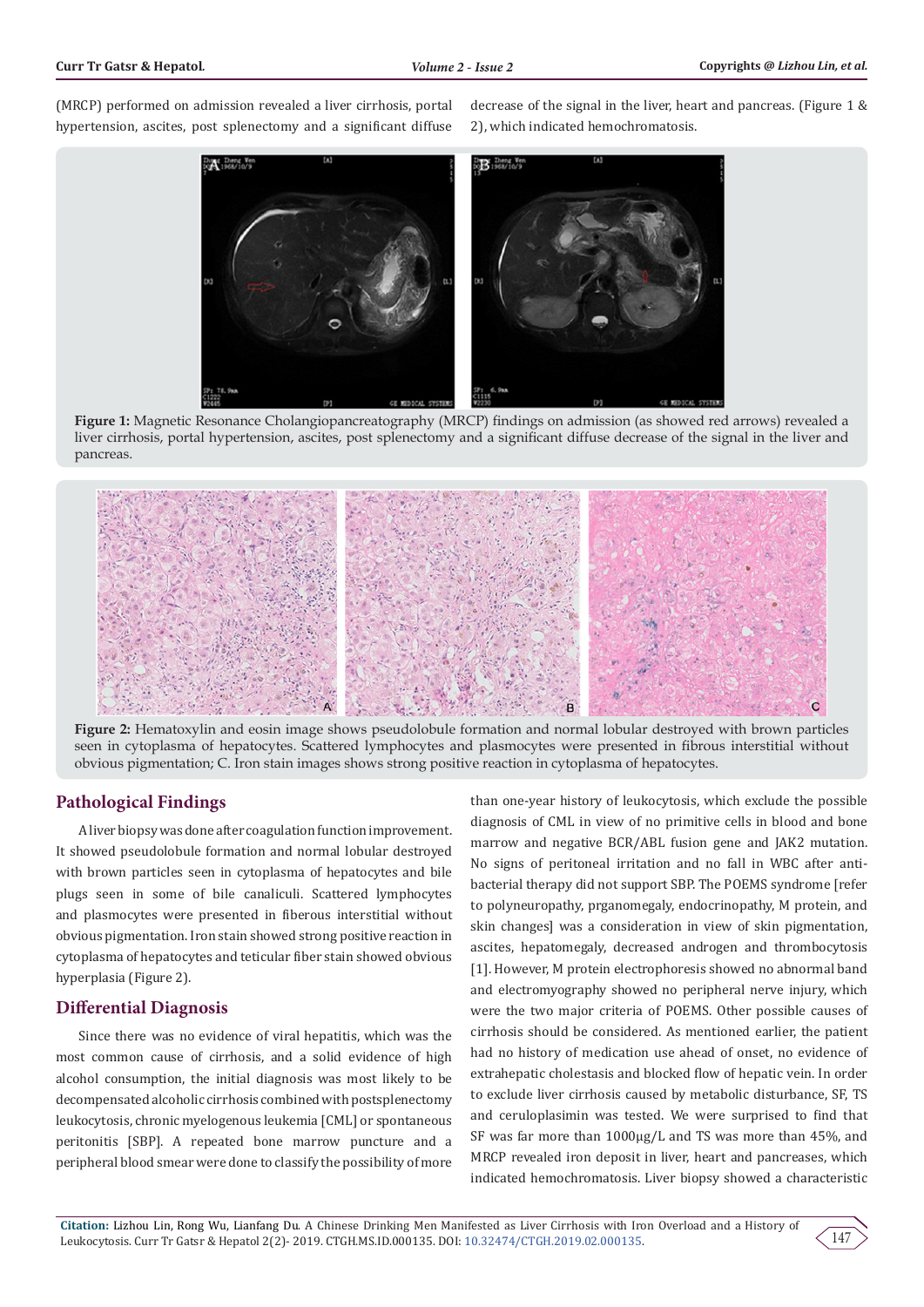patern with iron acccumulation predominently in hepatocytes, which confirmed the diagnosis of hemochromatosis [2,3]. Secondary hemochromatosis such as haematological disorders (the thalassaemia, sideroblastic anaemias etc.), chronic liver disease (Hepatitis C Virus infection, alcoholic liver disease, nonalcoholic steatohepatitis etc.) should also be in consideration. The thalassaemia was a possibility in view of mild anaemia with 9% of target RBC in peripheral blood and hepatomegaly. However, blood cell analysis did not show microcytic hypochromic anemia and the values of free hemoglobin concentration and hemoglobin electrophoresis found no abnormality. Sideroblastic anaemias was also exclued since bone marrow showed no dyshaematopoesis and ring siderblasts. It was still confusing the reason why WBC had been increased for more than one year. After abstinence and chemotherapy for liver protection, jaundice elimination, iron chelation, WBC declined gradually to almost normal, which pointed that hematopoietic dysfunction might be caused by iron overload and liver cirrhosis. So, it was possible that the patient did have combined pathogenesis of hemochromatosis and alcoholic liver disease advanced the progression to cirrhosis.

#### **Discussion**

Hereditary hemochromatosis [HH] is an autosomal recessive, inherited disorder of iron metabolism, which results from mutations in several genes: HFE, TfR2, HJV, FPN and HAMP [4]. The most important hormone of iron homeostasis, hepcidin is regulated by these genes [5], downregulation of which can increase the iron deposition in our body leading to organ damage gradually, especially the liver, the heart and the pancreas, which develops liver fibrosis, cirrhosis, hepatocellular carcinoma, diabetes mellitus, cardiomyopathy, arthritis, and skin pigmentation. Some other iron overload diseases such anaemias (Thalassemic syndromes [6,7], Sideroblastic anaemias, etc.), chronic liver disease (Alcoholic liver disease [8], non-alcoholic fatty liver disease [9], etc.), massive erythrocyte transfusion, etc. Hemochromatosis affects more men than women. It is particularly common in Caucasians of Western European descent with an incidence of 1 in 220 to 250 [10-12] while it is rare in Asians and Blacks. Evidence showed that certain consumption of alcohol per day was associated with serum iron increase [13]. With increasing and persistent alcohol abuse, iron accumulates in liver, which is the primary organ of iron storage, firstly in hepatocytes and lately also in Kupffer cells and macrophages [14]. Alcohol and its metabolites generate reactive oxygen species (ROS) and lipid peroxidation products, which can also be generated by iron [15]. ROS can damage mitochondria, lysosomes, endoplasmic reticulum, and chromosomal DNA leading to fibrosis and cirrhosis. Interestingly, 20-30% of HH were heavy alcoholic so that early investigator had the view that HH was secondary to alcoholic liver cirrhosis until HFE-related genetic mutation was confirmed in HH.

Homozygous HH subjects who consumed more than 60g alcohol per day had remarkable higher prevalence of severe fibrosis or cirrhosis compared with those who consumed less than 60g alcohol per day [16]. Asare and colleagues [17] investigated that iron overload and its co-factor alcohol had multiplicative synergistical interaction in fibrosis, cirrhosis even hepatocellular carcinoma by more oxidative and nitrosative stress, lipid peroxidation and DNA damage. Thus, iron and alcohol act synergistically in causing liver injury. Persistent neutrophilic leukocytosis when the cause is other than leukemia defines a leukemoid reaction [LR], which should mainly exclude chronic myelogenous leukemia and chronic neutrophilic leukemia [18]. The main causes of LR are severe infections, malignancies, intoxication, drugs and other substance including alcohol. Alcohol can stimulate cells to release excessive amounts of necrosis factor-alpa (TNF- $\alpha$ ) [19], which was postulated to be instrumental in the cause of LR. Meanwhile, increased iron content in Kupffer Cells can induce the expression and release of pro-inflammatory cytokine TNF-α [20]. Increased serum levels of interleukin (IL)-18 and IL-1β were also found in alcoholic patient, which stimulate proliferation leukocytes in bone marrow both directly and indirectly induction of granulocyte-macrophage colony-stimulating factor and granulocyte colony-stimulating factor, thus may be another postulation of LR [21]. After therapy of abstinence, iron chelation and liver protection, WBC of our patient gradually declined to almost normal, which confirm our postulation. In conclusion, the symptoms of hemochromatosis are nonspecific evidences and typically symptoms in the early stages. There is few hemochromatosis reported in china, and patients diagnosed hemochromatosis at last are often found with other complications. In order to early detect, early diagnosis and early treatment, it's necessary to strengthen the recognition of hemochromatosis, including the patients and the doctors, which improving the patients living quality and life. Further study is warranted to accumulate a higher number of cases.

#### **References**

- 1. [Li J, Zhou DB \(2013\) New advances in the diagnosis and treatment of](https://www.ncbi.nlm.nih.gov/pubmed/23398538) [POEMS syndrome. Br J Haematol 161: 303-135.](https://www.ncbi.nlm.nih.gov/pubmed/23398538)
- 2. [Bacon BR, Adams PC, Kowdley KV, Powell LW \(2011\) Diagnosis and](https://www.ncbi.nlm.nih.gov/pubmed/21452290) [management of hemochromatosis: 2011 practice guideline by the](https://www.ncbi.nlm.nih.gov/pubmed/21452290) [American Association for the Study of Liver Diseases. Hepatology 54:](https://www.ncbi.nlm.nih.gov/pubmed/21452290) [328-343.](https://www.ncbi.nlm.nih.gov/pubmed/21452290)
- 3. [Pietrangelo A \(2010\) Hereditary hemochromatosis: pathogenesis,](https://www.ncbi.nlm.nih.gov/pubmed/20542038) [diagnosis, and treatment. Gastroenterology 139: 393-408.](https://www.ncbi.nlm.nih.gov/pubmed/20542038)
- 4. [Siddique A, Kowdley KV \(2012\) Review article: the iron overload](https://www.ncbi.nlm.nih.gov/pubmed/22385471) [syndromes. Aliment Pharmacol Ther 35: 876-893.](https://www.ncbi.nlm.nih.gov/pubmed/22385471)
- 5. [Franchini M \(2006\) Hereditary iron overload: update on pathophysiology,](https://www.ncbi.nlm.nih.gov/pubmed/16493621) [diagnosis, and treatment. Am J Hematol 81: 202-209.](https://www.ncbi.nlm.nih.gov/pubmed/16493621)
- 6. [Taher A, Hershko C, Cappellini MD \(2009\) Iron overload in thalassaemia](https://www.ncbi.nlm.nih.gov/pubmed/19681884) [intermedia: reassessment of iron chelation strategies. Br J Haematol](https://www.ncbi.nlm.nih.gov/pubmed/19681884) [147: 634-640.](https://www.ncbi.nlm.nih.gov/pubmed/19681884)
- 7. [Taher AT, Musallam KM, Cappellini MD, Weatherall DJ \(2011\) Optimal](https://www.ncbi.nlm.nih.gov/pubmed/21250971) [management of beta thalassaemia intermedia. Br J Haematol 152: 512-](https://www.ncbi.nlm.nih.gov/pubmed/21250971) [523.](https://www.ncbi.nlm.nih.gov/pubmed/21250971)
- 8. [Kohgo Y, Ohtake T, Ikuta K, Suzuki Y \(2005\) Iron accumulation in](https://www.ncbi.nlm.nih.gov/pubmed/16344607) [alcoholic liver diseases. Alcohol Clin Exp Res 29: 189S-193S.](https://www.ncbi.nlm.nih.gov/pubmed/16344607)

148